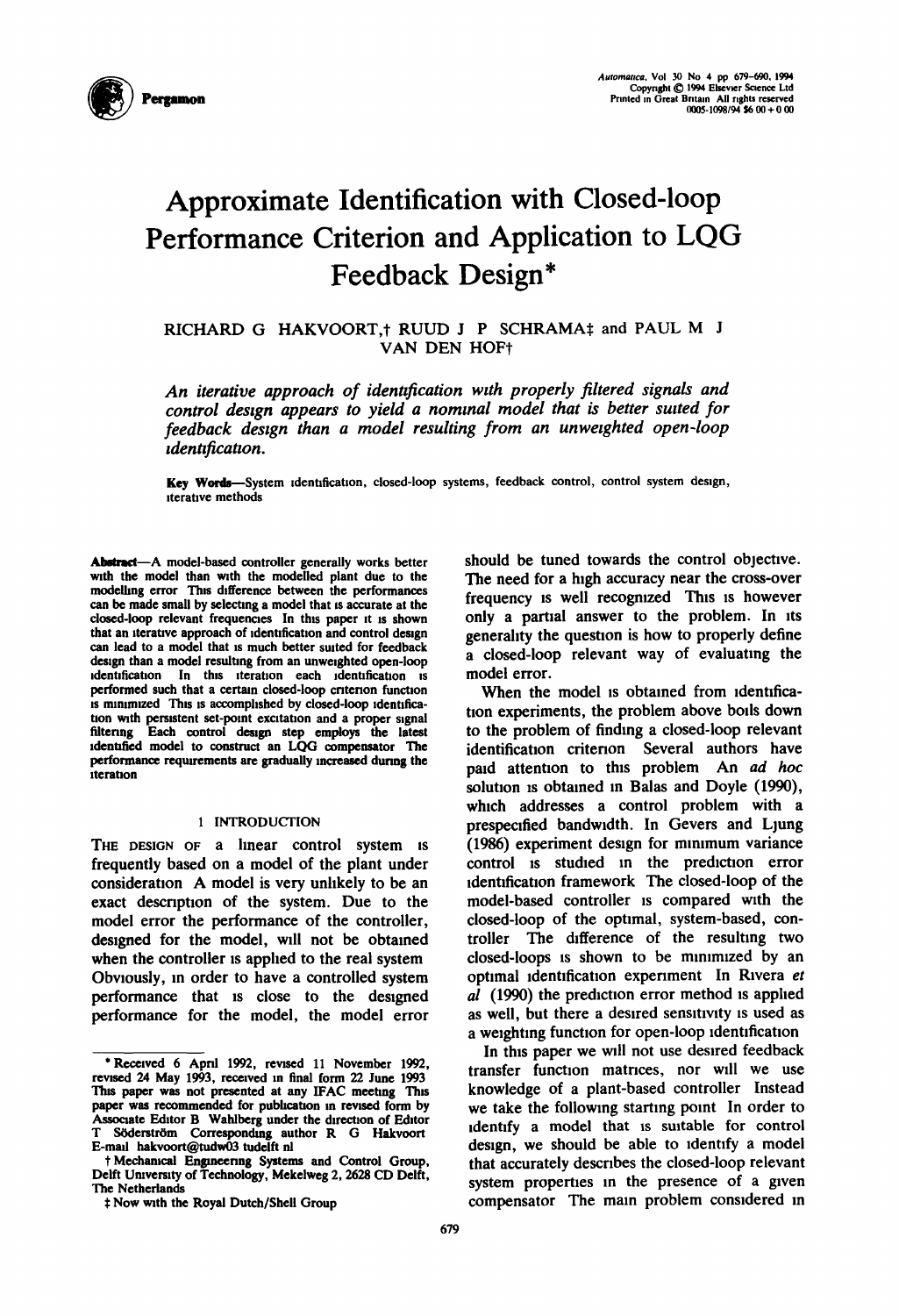this paper IS how to perform an identification experiment such that the resulting model m closed-loop optimally resembles the system m closed-loop for a give compensator If such a model has been identified, it can subsequently be used to design a new compensator with slightly increased performance requirements, which in this paper correspond to a higher bandwidth of a servo-controller The rationale is that the model will still be a good representation of the plant for a new compensator, provided that this new compensator differs not too much from the previous one Therefore the performance improvement that is achieved for the model is expected to be achieved for the modelled system as well Next a new identification is carried out In order to obtain a model that accurately descnbes the system for the new compensator, and the entire procedure is repeated until a satisfactory controller performance is achieved A similar iterative approach has also been suggested in Zang *et al* (1991) for LQ control design In Schrama (1992a, b) it is shown that such an iterative scheme of identification and controller design is actually necessary for high performance control design

In the light of this iterative scheme, we will analyze the identification problem mentioned above A solution will not only be shown to exist, but also to be simply applicable using standard identification tools As a control design method we wdl use LQG feedback design We utilize the prediction error identification method, Ljung (1987), and the concept of a performance criterion as introduced in Gevers and Ljung (1986) We will only consider the asymptotic bias contribution to this performance criterion, variance aspects will not be considered A closed-loop performance criterion is defined and the design variables of the prediction error method are chosen such that this criterion function is actually minimized by the identification procedure This makes the identification criterion compatible with the LQG control objective Using an lteratwe procedure of closed-loop relevant identification and control design, a model for high-performance control design is constructed, that could not have been obtained from open-loop experiments alone

Prehmmary results on this problem have been pubhshed in Hakvoort (1990) and more recently in Hakvoort *et al* (1992) The LQG objectwe has also been addressed m Bltmead *et al* (1990), but there the identification procedure minimizes a model error that pertains to robust stability rather than to robust performance

The outline of the paper is as follows In the next section the prediction error identification procedure is summarized In Section 3 we define the closed-loop performance criterion of concern In Section 4 we adjust the prediction error method such that this criterion function is actually minimized Then in Section 5 we consider an example in which the iterative scheme is put into practice for a particular LQG control objective In Section 6 we discuss the results and we make some general observations concerning the interplay between identification and control design The paper ends with a summary and conclusions

## 2 PREDICTION ERROR IDENTIFICATION

In this section we adopt the relevant aspects of prediction error identification from Ljung (1987)

Consider a discrete-time representation of a linear, time-invariant SISO system with additive stochastic disturbances

$$
\mathcal{S} y(t) = G_0(q)u(t) + v(t)
$$
  
= G\_0(q)u(t) + H\_0(q)e(t), (1)

where  $G_0(q)$  is the deterministic and  $H_0(q)$  the stochastic part of the plant,  $u(t)$  and  $y(t)$  are respectively the input and output at time  $t$  and  $e(t)$  is discrete white noise with zero mean value, q is the shift operator  $qu(t) = u(t+1)$  The leading coefficient of  $H_0(q)$  is one

We choose a model set with a fixed noise model,

$$
M y(t) = G(q, \theta)u(t) + H_f(q)\varepsilon(t), \qquad (2)
$$

where  $\varepsilon(t)$  is the one step ahead prediction error  $G(q, \theta)$  and  $\hat{H}_f(q)$  are defined analogously to  $G_0(q)$  and  $H_0(q)$  The leading coefficient of  $\hat{H}_f(q)$  is one We do not assume that the true system  $\mathcal G$  is in the model set  $\mathcal M$  For notational convenience we introduce

$$
T_0(q) = [G_0(q) \quad H_0(q)],
$$
  
\n
$$
T(q, \theta) = [G(q, \theta) \quad \hat{H}_f(q)]
$$
\n(3)

An estimate of  $\theta$  is obtained by minimizing the quadratic norm of the prediction error with respect to  $\theta$ 

$$
\hat{\theta} = \arg\min_{\theta} \frac{1}{N} \sum_{t=0}^{N-1} \varepsilon^2(t, \theta), \tag{4}
$$

with  $N$  the number of samples This yields the estimate  $T(q, \hat{\theta})$ 

In Ljung (1987) it is shown that under weak conditions the asymptotic parameter estimate is given by

$$
\lim_{N \to \infty} \hat{\theta} = \theta^* = \arg \min_{\theta} E \varepsilon^2(t, \theta) \quad \text{w p 1} \quad (5)
$$

According to Janssen (1988) this can be given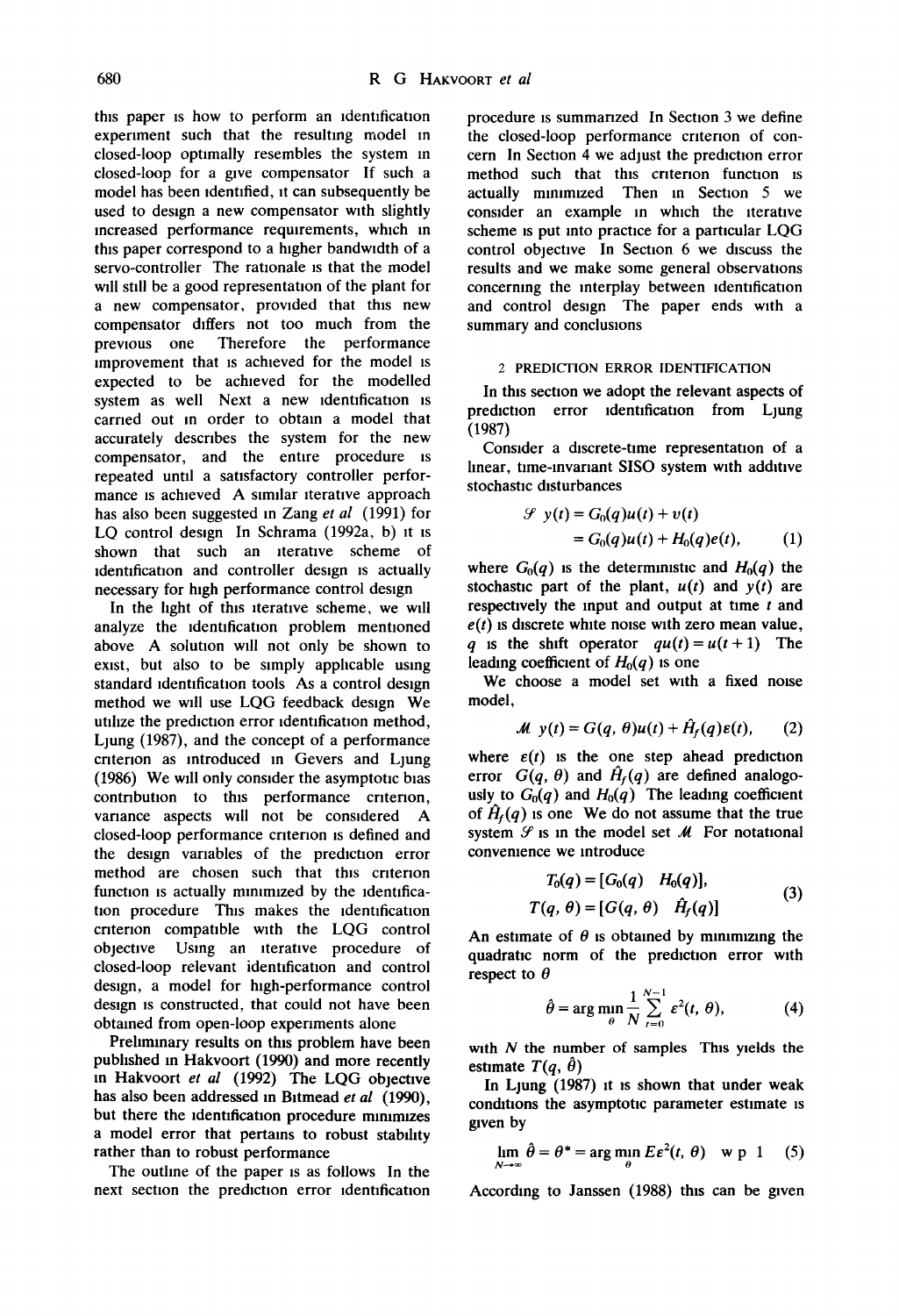the frequency domain interpretation

$$
\theta^* = \arg\min_{\theta} \int_{-\pi}^{\pi} \frac{\tilde{T}(e^{i\omega}, \theta) \Phi(\omega) \tilde{T}^T(e^{-i\omega}, \theta)}{|\hat{H}_f(e^{i\omega})|^2} d\omega,
$$
\n(6)

where  $\bar{T}$  is the model error defined as

$$
\tilde{T}(q, \theta) = T(q, \theta) - T_0(q) \tag{7}
$$

and  $\Phi(\omega)$  is the spectrum

$$
\Phi(\omega) = \begin{bmatrix} \Phi_u(\omega) & \Phi_{ue}(\omega) \\ \Phi_{eu}(\omega) & \Phi_e(\omega) \end{bmatrix}, \tag{8}
$$

with  $\Phi_u(\omega)$  the spectrum of  $u(t)$  and  $\Phi_{ue}(\omega)$  the cross-spectrum of  $u(t)$  and  $e(t)$  This result (6) also holds under closed-loop conditions In that case a necessary requirement is that either the controller or the model  $G(q, \theta)$  and the system *Go(q)* have one delay, see Janssen (1988)

The input spectrum  $\Phi_u(\omega)$  and the crossspectrum  $\Phi_{\mu e}(\omega)$  dictate the frequency distribution of the model error (see Wahlberg and Ljung, 1986, for details) As these design variables are at our disposal, we can choose them such that the model is optimal in view of the intended use We signify the design variables as

$$
\mathcal{D} = \{ \Phi_u(\omega), \Phi_{ue}(\omega) \}
$$
 (9)

The spectrum  $\Phi_u(\omega)$  can be specified by an open-loop input design, but a nonzero  $\Phi_{ue}(\omega)$ can be realized only by introducing feedback in the identification and specifying some external reference signal Of course one cannot assign  $\Phi_{\epsilon}(\omega)$  as this would be in contradiction with the nature of a noise

## 3 A CLOSED-LOOP PERFORMANCE CRITERION

In this section we will define a closed-loop performance criterion to measure the model's capacity to describe the controlled operation of the plant We will define the criterion function for a given controller, lrrespectwe of the applied control design technique At a later stage this controller will be determined by means of LQG feedback design

We consider the closed-loop configuration of Fig. 1, in which the plant is controlled by the fixed two-component controller  $(C_1, C_2)$  which is assumed to be known The feedback system is driven by an external disturbance  $\bar{v}$  and an external reference signal  $\bar{r}$ , which are assumed to be mutually uncorrelated The bars represent the operational conditions under which the model must appropriately describe the plant Hence  $\bar{r}$ and  $\bar{e}$  are signals with fixed spectra determined by the operational conditions



FIG 1 System in closed-loop

The output  $\bar{y}$  satisfies

$$
\bar{y}(t) = \frac{G_0(q)C_1(q)}{1 + G_0(q)C_2(q)}\bar{r}(t) + \frac{H_0(q)}{1 + G_0(q)C_2(q)}\bar{e}(t)
$$
\n(10)

A similar equation can be written down for the model by replacing  $G_0(q)$  and  $H_0(q)$  with  $G(q, \hat{\theta})$  and  $\hat{H}_f(q)$  The model is a good closedloop description of the system if the error terms

$$
\frac{G(q, \theta)C_1(q)}{1+G(q, \theta)C_2(q)} - \frac{G_0(q)C_1(q)}{1+G_0(q)C_2(q)}
$$

and

$$
\frac{\hat{H}_f(q)}{1+G(q,\hat{\theta})C_2(q)} - \frac{H_0(q)}{1+G_0(q)C_2(q)},
$$

are small in an  $H_2$ -sense We define a closed-loop performance criterion  $J_1(\mathcal{D})$  as the 2-norm of these error terms weighted with the signal spectra,

$$
J_1(\mathscr{D}) = \int_{-\pi}^{\pi} \left( \left| \frac{G(e^{i\omega}, \hat{\theta}(\mathscr{D})) C_1(e^{i\omega})}{1 + G(e^{i\omega}, \hat{\theta}(\mathscr{D})) C_2(e^{i\omega})} \right| - \frac{G_0(e^{i\omega}) C_1(e^{i\omega})}{1 + G_0(e^{i\omega}) C_2(e^{i\omega})} \right|^2 \Phi_r(\omega) + \left| \frac{\hat{H}_f(e^{i\omega})}{1 + G(e^{i\omega}, \hat{\theta}(\mathscr{D})) C_2(e^{i\omega})} \right| - \frac{H_0(e^{i\omega})}{1 + G_0(e^{i\omega}) C_2(e^{i\omega})} \right|^2 \Phi_{\tilde{e}}(\omega) d\omega, \quad (11)
$$

where the argument  $\mathcal{D}$  has been added to emphasize the dependency of the identification result on the design variables Note that, due to the presence of the term  $\hat{H}_f/(1 + \hat{G}C_2)$  in the criterion (11), this criterion function is different from the one used m Zang *et al* (1991) Also note that this criterion has been formulated for fixed  $\Phi_{\bar{r}}$  and  $\Phi_{\bar{e}}$ . We will not directly address the problem of designing an optimal  $\Phi_{\bar{r}}$ , i.e. we will not optimize the criterion function (11) over  $\Phi_{\bar{r}_1}$ , but assume  $\Phi_{\bar{r}}$  (and  $\Phi_{\bar{r}}$ ) to be determined by the operational conditions of the plant The criterion function (11) is small if the closed-loop of the model is close to the closed-loop of the system m respect to the spectra of the signals  $\bar{r}$  and  $\bar{e}$  that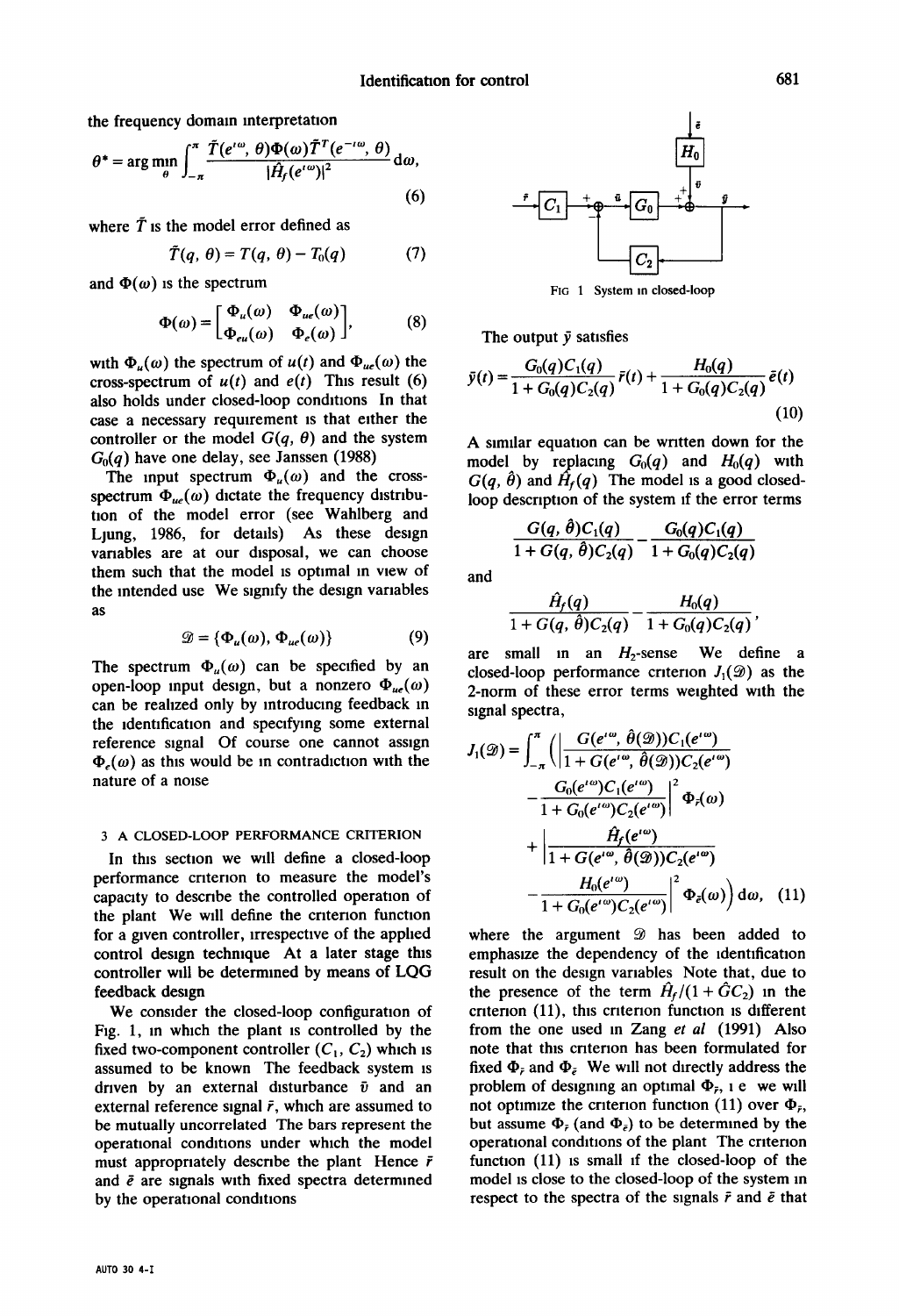drive the feedback system The following proposition gives a useful alternative expression for  $J_1({\mathcal{D}})$ 

*Proposition* 3.1 The performance criterion  $J_1({\mathcal{D}})$  satisfies

$$
J_1(\mathcal{D}) = \int_{-\pi}^{\pi} \frac{1}{|1 + G(e^{i\omega}, \hat{\theta}(\mathcal{D})) C_2(e^{i\omega})|^2} \times \tilde{T}(e^{i\omega}, \hat{\theta}(\mathcal{D})) \tilde{\Phi}(\omega) \tilde{T}^T(e^{-i\omega}, \hat{\theta}(\mathcal{D})) d\omega,
$$
\n(12)

where  $\tilde{T}(q, \theta)$  is given by equation (7), and according to Fig 1 the signal  $\bar{u}(t)$  satisfies

$$
\bar{u}(t) = \frac{C_1(q)}{1 + G_0(q)C_2(q)} \bar{r}(t) - \frac{H_0(q)C_2(q)}{1 + G_0(q)C_2(q)} \bar{e}(t)
$$

and  $\bar{\Phi}(\omega)$  satisfies (13)

$$
\bar{\Phi}(\omega) = \begin{bmatrix} \Phi_{\bar{u}}(\omega) & \Phi_{\bar{u}\bar{e}}(\omega) \\ \Phi_{\bar{e}\bar{u}}(\omega) & \Phi_{\bar{e}}(\omega) \end{bmatrix}
$$
 (14)

*Proof.* See Appendix B □

We want to formulate an identification procedure such that this performance criterion  $J_1({\mathcal{D}})$  is minimized More precisely the objective is to determine the optimal design variables

$$
\mathscr{D}_{1 \text{ opt}} = \arg \min_{\mathscr{D}} J_1(\mathscr{D}) \tag{15}
$$

According to (9) these design vanables consist of  $\Phi_u(\omega)$  and  $\Phi_{ue}(\omega)$ , the signal spectra during identification Once more it is emphasized that these spectra correspond to the identification stage, and are free to choose, they are destgn variables This is in contrast with the spectra  $\Phi_{\tilde{\mu}}(\omega)$  and  $\Phi_{\tilde{\mu}\tilde{\epsilon}}(\omega)$ , which are fixed as they are determined by the operational conditions of the plant If the identification is earned out according to the optimal choice of design vanables, then the resulting model is an optimal closed-loop description of the system. Note that this optimal design  $\mathcal{D}_{1,\text{opt}}$  possibly is a function of the chosen controller  $(C_1, C_2)$  as the criterion function (11) is a function of this controller.

## 4 OPTIMAL IDENTIFICATION STRATEGY

In this section we will denve the optimal choice of design variables such that the closed-loop performance criterion  $J_1({\mathcal{D}})$  defined m (11) is mmmuzed First we recapitulate some theory presented in Gevers and Ljung (1986), where the general scalar criterion  $J_G({\mathscr{D}})$ ,

$$
J_G(\mathcal{D}) = \int_{-\pi}^{\pi} \tilde{T}(e^{i\omega}, \hat{\theta}(\mathcal{D})) \Gamma(\omega)
$$
  
 
$$
\times \tilde{T}^T(e^{-i\omega}, \hat{\theta}(\mathcal{D})) d\omega, \qquad (16)
$$

has been introduced as a measure for the model quality In here  $\Gamma(\omega)$  is a 2 × 2 Hermitian weighting matrix that describes the relative importance of a good fit at different frequencies depending on the intended use of the model

For the number of samples increasing to infinity, it Is shown m Gevers and Ljung (1986) that

$$
\lim_{N \to \infty} J_G(\mathcal{D}) = J_B(\mathcal{D})
$$
  
= 
$$
\int_{-\pi}^{\pi} \tilde{T}(e^{i\omega}, \theta^*(\mathcal{D})) \Gamma(\omega)
$$
  

$$
\times \tilde{T}^T(e^{-i\omega}, \theta^*(\mathcal{D})) d\omega \text{ w p 1,}
$$
 (17)

where  $J_B$  is a bias-contribution to the performance criterion  $J_G$ . We consider the optimization problem

$$
\mathcal{D}_{\text{opt}} = \arg\lim_{\mathcal{D}} J_B(\mathcal{D}) \tag{18}
$$

**In** Gevers and Ljung (1986) this optimization problem has been solved by matching the criterion function  $(17)$  to the criterion that is minimized in the identification procedure  $(6)$ . In this way it is achieved that the identification  $(6)$ actually performs the desired minimization (17) The formal result is given in the next Theorem

*Theorem 4 1 (Gevers and Llung,* 1986) The optimal choice of design variables (18) is given by

$$
\frac{\Phi_{u,\text{opt}}(\omega)}{|\hat{H}_f(e^{i\omega})|^2} = c\Gamma_{11}(\omega), \quad \frac{\Phi_{ue,\text{opt}}(\omega)}{|\hat{H}_f(e^{i\omega})|^2} = c\Gamma_{12}(\omega),\tag{19}
$$

where  $\Gamma_{\mu}$  is the *i*th row, *j*th column entry of  $\Gamma$ **and c is an arbitrary positive constant.** 

We intend to apply this result to the situation of the performance cntenon (12) This can however not be done straightforwardly The reason is that the criterion function  $J_G$  in (16) is quadratic in the model error, while  $J_1$  is not a quadratic cntenon function as the corresponding weight  $\Gamma(\omega)$  would depend on  $G(q, \hat{\theta}(\mathcal{D}))$  We proceed by first introducing the auxiliary quadratic performance criterion  $J_2$  as

$$
J_2(\mathcal{D}) = \int_{-\pi}^{\pi} \frac{1}{|1 + \hat{G}_f(e^{i\omega})C_2(e^{i\omega})|^2} \times \tilde{T}(e^{i\omega}, \hat{\theta}(\mathcal{D}))\bar{\Phi}(\omega)\tilde{T}^T(e^{-i\omega}, \hat{\theta}(\mathcal{D})) d\omega,
$$
\n(20)

where  $\hat{G}_f$  is some fixed model This criterion function is quadratic in the model error, with the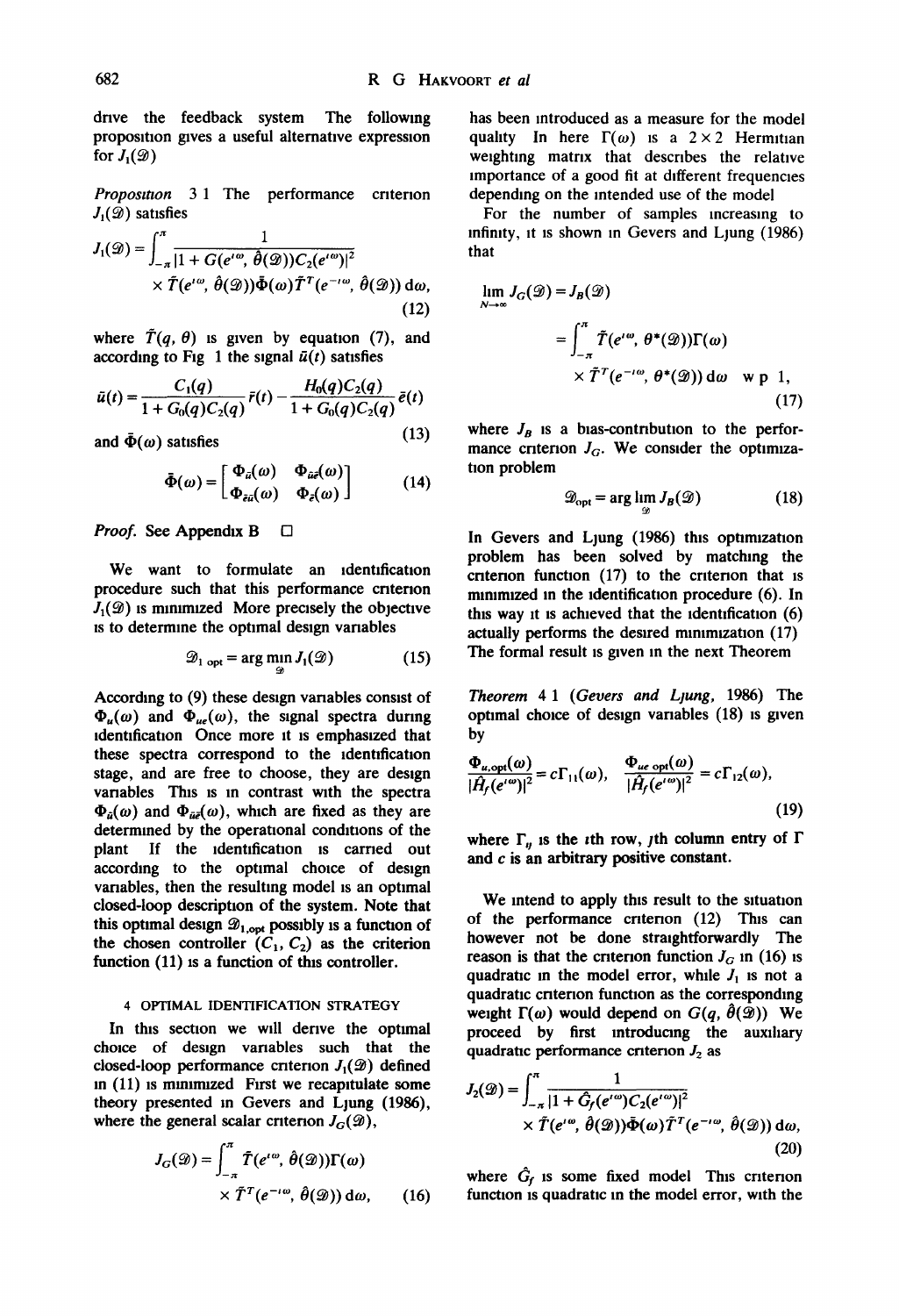(constant) weighting matrix  $\Gamma(\omega)$  given by

$$
\Gamma(\omega) = \frac{\bar{\Phi}(\omega)}{|1 + \hat{G}_f(e^{i\omega})C_2(e^{i\omega})|^2}
$$
(21)

So Theorem 4.1 can be straightforwardly applied to find

$$
\mathcal{D}_{2,\text{opt}} = \arg\min_{\mathcal{D}} J_2(\mathcal{D}),\tag{22}
$$

which is for  $c = 1$  given by

$$
\mathcal{D}_{2,\text{opt}} = \begin{cases} \Phi_{u,\text{opt}}(\omega) = \frac{\Phi_{\tilde{u}}(\omega) |H_f(e^{i\omega})|^2}{|1 + \hat{G}_f(e^{i\omega})C_2(e^{i\omega})|^2} \\ \Phi_{ue,\text{opt}}(\omega) = \frac{\Phi_{\tilde{u}\tilde{e}}(\omega) |\hat{H}_f(e^{i\omega})|^2}{|1 + \hat{G}_f(e^{i\omega})C_2(e^{i\omega})|^2} \end{cases} \tag{23}
$$

Next we define the discrepancies  $\delta_1(\omega)$  and  $\delta_2(\omega)$  as

$$
\delta_1(\omega) = \frac{1}{|1 + \hat{G}_f(e^{i\omega})C_2(e^{i\omega})|^2} - \frac{1}{|1 + G(e^{i\omega}, \hat{\theta}(\mathcal{D}_{1 \text{ opt}}))C_2(e^{i\omega})|^2},
$$
 (24)

$$
\delta_2(\omega) = \frac{1}{|1 + G(e^{i\omega}, \hat{\theta}(\mathcal{D}_{2,\text{opt}}))C_2(e^{i\omega})|^2} - \frac{1}{|1 + \hat{G}_f(e^{i\omega})C_2(e^{i\omega})|^2},
$$
\n(25)

which are of use in the next Theorem

*Theorem* 4.2 Consider the performance cntenon defined by (11) If a fixed noise model  $\hat{H}_f(q) = 1 + \hat{G}_f(q)C_2(q)$  is used in the prediction error identfication and if the number of samples tends to mfimty then the choice of design variables

$$
\mathcal{D}_{2,\text{opt}} = \begin{cases} \Phi_{u,\text{opt}}(\omega) = \Phi_{\bar{u}}(\omega) \\ \Phi_{ue,\text{opt}}(\omega) = \Phi_{\bar{u}\bar{e}}(\omega) \end{cases}
$$
 (26)

converges to the optimal solution  $\mathscr{D}_1$  opt if  $\delta_1(\omega)$ and  $\delta_2(\omega)$  converge to zero, i e

$$
\lim_{\delta_1 \delta_2 \to 0} J_1(\mathcal{D}_{2,\text{opt}}) - J_1(\mathcal{D}_{1,\text{opt}}) = 0 \tag{27}
$$

*Proof* If the fixed noise model satisfies  $H_f(q) =$  $1 + \hat{G}_f(q)C_2(q)$  then the design (26) is identical to the optimal design (23). This optimal solution has of course the property that  $J_2(\mathscr{D}_{2,\text{opt}}) \leq$  $J_2({\mathcal{D}}_{1,\text{opt}})$  Using this and Proposition 3.1 we obtain

$$
J_1(\mathcal{D}_{2,\text{opt}}) - J_1(\mathcal{D}_{1,\text{opt}}) = (J_1(\mathcal{D}_{2,\text{opt}}) - J_2(\mathcal{D}_{2,\text{opt}})) + (J_2(\mathcal{D}_{2,\text{opt}}) - J_2(\mathcal{D}_{1,\text{opt}})) + (J_2(\mathcal{D}_{1,\text{opt}}) - J_1(\mathcal{D}_{1,\text{opt}}))
$$

$$
\leq (J_1(\mathcal{D}_{2,opt}) - J_2(\mathcal{D}_{2,opt}))
$$
  
+  $(J_2(\mathcal{D}_{1,opt}) - J_1(\mathcal{D}_{1,opt}))$   
=  $\int_{-\pi}^{\pi} \left( \frac{1}{|1 + G(e^{i\omega}, \theta(\mathcal{D}_{2,opt})) C_2(e^{i\omega})|^2} \right)$   
-  $\frac{1}{|1 + \hat{G}_f(e^{i\omega}) C_2(e^{i\omega})|^2} \times \tilde{T}(e^{i\omega}, \theta(\mathcal{D}_{2,opt})) \tilde{\Phi}(\omega)$   
 $\times \tilde{T}^T(e^{-i\omega}, \theta(\mathcal{D}_{2,opt})) d\omega$   
+  $\int_{-\pi}^{\pi} \left( \frac{1}{|1 + \hat{G}_f(e^{i\omega}) C_2(e^{i\omega})|^2} \right)$   
-  $\frac{1}{|1 + G(e^{i\omega}, \theta(\mathcal{D}_{1,opt})) C_2(e^{i\omega})|^2} \times \tilde{T}(e^{i\omega}, \theta(\mathcal{D}_{1,opt})) \tilde{\Phi}(\omega)$   
 $\times \tilde{T}^T(e^{-i\omega}, \theta(\mathcal{D}_{1,opt})) d\omega$   
=  $\int_{-\pi}^{\pi} \delta_2(\omega) \tilde{T}(e^{i\omega}, \theta(\mathcal{D}_{2,opt}))$   
 $\times \tilde{\Phi}(\omega) \tilde{T}^T(e^{-i\omega}, \theta(\mathcal{D}_{2,opt}))$   
 $\times \tilde{\Phi}(\omega) \tilde{T}^T(e^{-i\omega}, \theta(\mathcal{D}_{2,opt})) d\omega$   
+  $\int_{-\pi}^{\pi} \delta_1(\omega) \tilde{T}(e^{i\omega}, \theta(\mathcal{D}_{1,opt})) d\omega \rightarrow 0$   
if  $\delta_1(\omega) \rightarrow 0, \delta_2(\omega) \rightarrow 0$ . (28)

This means that the choice of the design variables (26) generally is a good choice, and it is even the best possible design (in a quadratic error sense) if both  $\delta_1$  and  $\delta_2$  vanish From equation (25) it follows that  $\delta_2$  is small if  $\hat{G}_f(q)$ is close to  $G(q, \hat{\theta}(\mathcal{D}_{2, opt}))$ , which is the result of the identification conducted according to Theorem 4.2; more specifically, the corresponding sensitivity functions have to be similar This discrepancy  $\delta_2$  can be calculated afterwards Moreover it can be reduced to an arbltranly small value by an iterative procedure In each step of this iteration  $G_f(q)$  is chosen as the identification result of the previous step This means that the fixed noise model  $H_f(q)$  =  $1 + \tilde{G}_f(q)C_2(q)$  is determined iteratively, in an inner-loop iteration that is independent of the iteration of identification and control design outlined in the introduction In this inner-loop iteration an optimal nominal model is identified for a fixed controller Based on the estimated  $G(q, \hat{\theta})$  a new fixed noise model is constructed and a new model  $G(q, \hat{\theta})$  is estimated with this new fixed noise model, based on one and the same data set Wahlberg and Ljung (1986) have shown that prefiltering the data  $u(t)$  and  $y(t)$ with a stable linear filter  $L(q)$  is equivalent to changing the noise model  $\hat{H}_f(q)$  to  $\hat{H}_f(q)L^{-1}(q)$ Hence the choice of a fixed noise model  $\hat{H}_f(q)$  =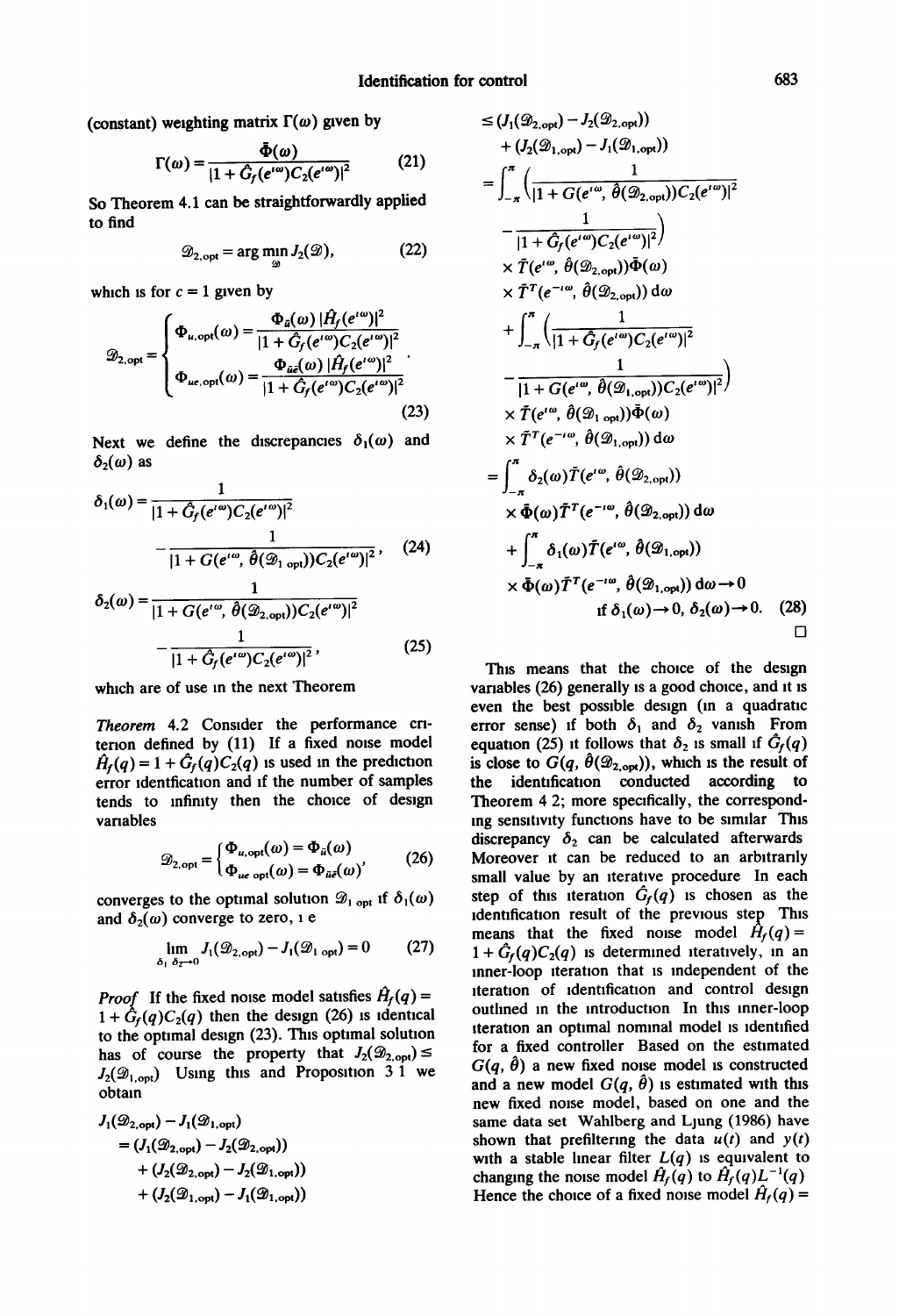

FIG 2 Optimal identification strategy

 $1+ \hat{G}_f(q)C_2(q)$  may in practice be realized by applying a filter  $L(q) = (1 + \hat{G}_f(q)C_2(q))^{-1}$ m combmatlon with output error ldenttficatlon (noise model 1s fixed to one)

From equation (24) it follows that  $\delta_1$  is small if  $G_f(q)$  is close to the (unknown) optimal identification result  $G(q, \hat{\theta}(\mathcal{D}_{1,\text{opt}}))$  This discrepancy  $\delta_1$  cannot be determined precisely, but it is small if for example the modelling error is made sufficiently small, *i e* If both  $G(q, \hat{\theta}(\mathcal{D}_{1,\text{opt}}))$  and  $G(q, \hat{\theta}(\mathcal{D}_{2,\text{opt}}))$  (or equivalently  $\hat{G}_f(q)$  are close to the real system  $G_0(q)$  If  $\delta_1$  or  $\delta_2$  are not zero (which may often happen in practice) then  $\mathcal{D}_{2 \text{ opt}}$  is in general not equal to  $\mathscr{D}_{1,\text{opt}}$  In that case the design (26) is not optimal any more, but because of contmulty considerations it is still expected to be a very good design

The optimal identification strategy derived is

visualized in Fig  $2$  It says that the input spectrum (and the cross-spectrum of noise and input) in the identification experiment should be the same as those in the operational conditions (Fig  $1$ ), which means identification in closedloop The data collected under operational conditions have to be properly filtered in order to obtain the optimal model The Interpretation of the optimal identification is that it includes a weight at those frequencies where the closed-loop of the plant 1s close to the stability margin ( $\bar{u}$  contains much energy) and/or where the closed-loop of the model 1s close to the stability margin  $(L(q)$  has a large gain) We notice that in the identification procedure no perfect knowledge of the true system  $T_0(q)$  is required, which 1s a very attractive property It 1s mentioned that in practice the identification procedure will only work if identifiability is ensured by using a persistent exciting external reference signal  $\bar{r}$  In Appendix A the result of the optimal identification strategy is extended to the MIMO case

As clarified in the introduction this optimal ldentlficatlon strategy, derived for a given controller  $(C_1, C_2)$ , can be combined with an iterative scheme of identification and controller desgm m order to arrive at a high-performing controller This iterative scheme 1s visualized m Fig 3 As explained the iteration may contain subiterations at the moment that an optimal model 1s identified as the prefilter 1s dependent on the (unknown) identification result  $G(q, \hat{\theta})$ *So* the inner-loop iteration m Fig 3 corresponds to the iterative prefilter (or fixed noise model) design, for which no new measurements are needed The outer-loop iteration involves the lmplementatlon of a new controller and collectmg new data



FIG 3 Iterative scheme of identification and control design,  $i = 1, 2, 3, \dots, C^0 = 0$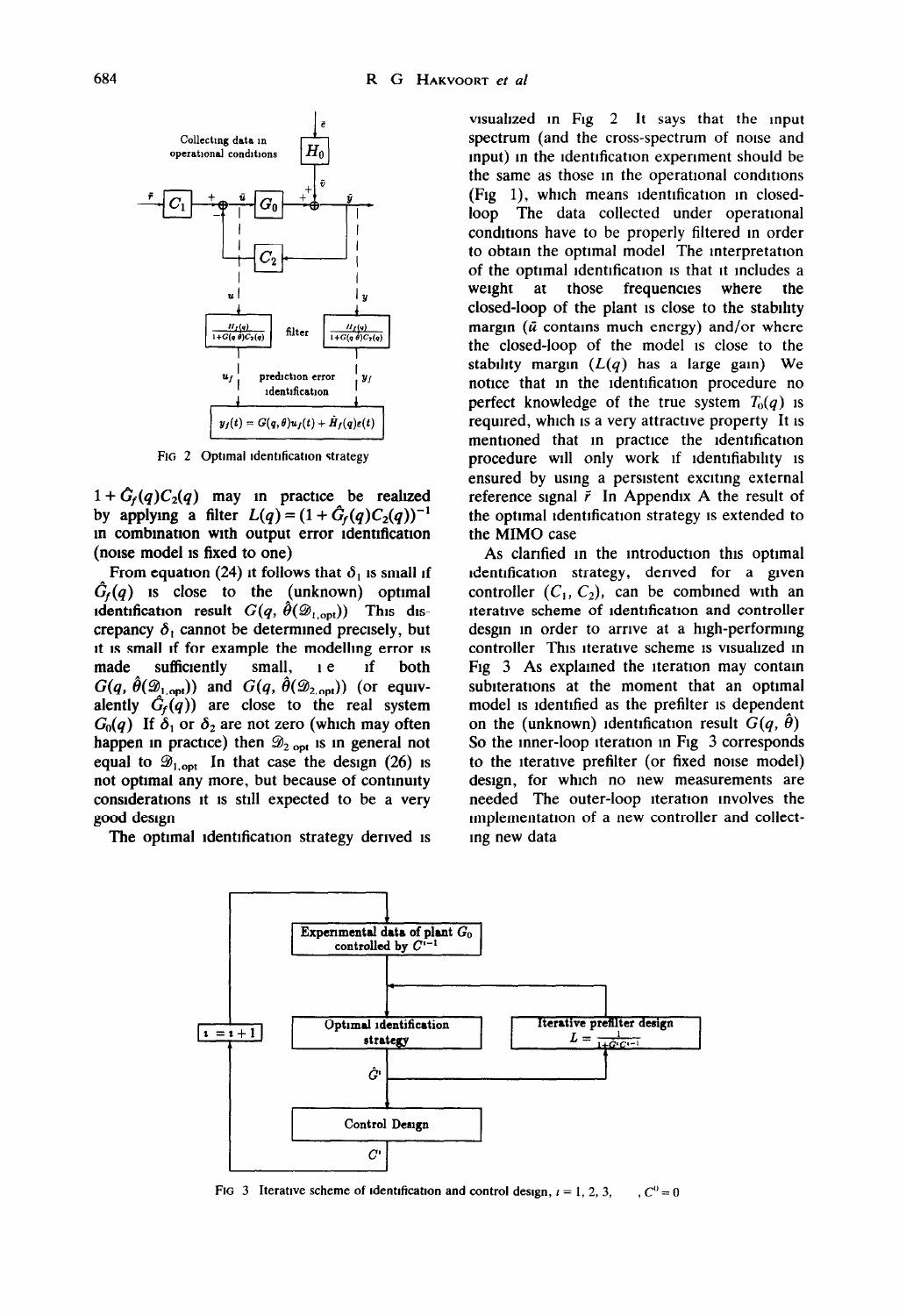# 5 APPLICATION TO LQG FEEDBACK DESIGN

The theory of the previous sections has been developed without making assumptions about a specific controller design method. In the example of this section we will employ one particular controller design procedure, viz LQG feedback design, m order to illustrate the presented identification procedure We shortly summarize the relevant topics For a more detailed discussion the reader is referred to, for example, Maciejowski (1989, ch 5)

Consider the discrete time SISO model  $M$  for which a controller has to be designed

$$
M = \begin{cases} x(t+1) = Ax(t) + Bu_m(t) + Fw(t) \\ y_m(t) = Cx(t) + v(t) \end{cases}
$$
 (29)

where  $w$  and  $v$  are zero-mean white noises with covariance matrices

$$
E\{ww^T\} = W \ge 0, \quad E\{vv^T\} = V > 0,
$$
  

$$
E\{wv^T\} = 0
$$
 (30)

The signal  $u_m$  is the control signal to the model and  $y_m$  is the output of the model Now the LQG problem is to devise a feedback control law which minimizes the cost function

$$
J_{\text{LOG}} = \lim_{N \to \infty} E \bigg\{ \frac{1}{N} \sum_{t=0}^{N-1} (x^T Q x + u_m^T R u_m) \bigg\}, \quad (31)
$$

with  $Q$  a positive semi-definite weighting matrix and  $R$  a positive definite weighting matrix.

There are several weighting matrices that we can freely choose We want to investigate the impact of the identification procedure on the quality of the resultmg controller and not the impact of the design weight. Therefore we pragmatically fix the weighting matrices,

$$
F = B, \quad W = 1, \quad V = c, \quad Q = CTC, \quad R = c
$$
\n(32)

Then the LOG criterion function becomes

$$
J_{\text{LOG}} = \lim_{N \to \infty} E \bigg\{ \frac{1}{N} \sum_{t=0}^{N-1} \left( y_m^2(t) + c u_m^2(t) \right) \bigg\} \tag{33}
$$

and it implies that the white noise  $w$  is assumed to be additive at the input  $u_m$  The latter is equivalent to stating that a white noise external reference signal  $r$  enters at the input This actually determines the operational conditions in the Figs 1 and 2, 1 e  $C_1(q) = 1$  and  $\bar{r}$  is white noise

The parameter  $c$  is the only design variable that is left and we will use it to establish the performance requirements on the controller A relatively small value of  $c$  gives less weight to  $u_m$ in the criterion function, and the output is assumed to be disturbed less, which gives rise to

a tighter feedback-loop This will generally also lead to less robustness, even though no LQG controller optimizes robustness at all.

Now we apply the optimal identification procedure derived in the previous sections in combmatton wtth this fixed controller design procedure, performing an iteration of identification and feedback design. We use low order models m order to emphasize the effects due to undermodelhng and use 4000 samples In the identification such that the variance effects can be neglected We compare the outcome of the iteration with the result of a direct open-loop identification The simulation example is carried out in continuous time due to the availability of software to design continuous time LQG controllers This means that the discrete time models that result from the identification are transformed to continuous time, assuming zero order hold. The error mtroduced by this transformation is very small as the sampling rate has been chosen high

We consider the fifth-order system shown in **Fig. 4 Open-loop measurements are carried out**  with a white noise input signal and about  $7\%$ coloured noise being added to the output. Also m Fig. 4 the result of the open-loop idenufication of a strictly proper third-order output error model is gwen The low-frequency fit appears to be very good Next we design an LQG controller for the model, choosing  $c = 0.0002$  In Fig 5 the Bode diagram of this controller is shown In



FIG 4 Bode diagram fifth-order system (solid) and third-order output-error model (dashed) obtained from open-loop cxpenments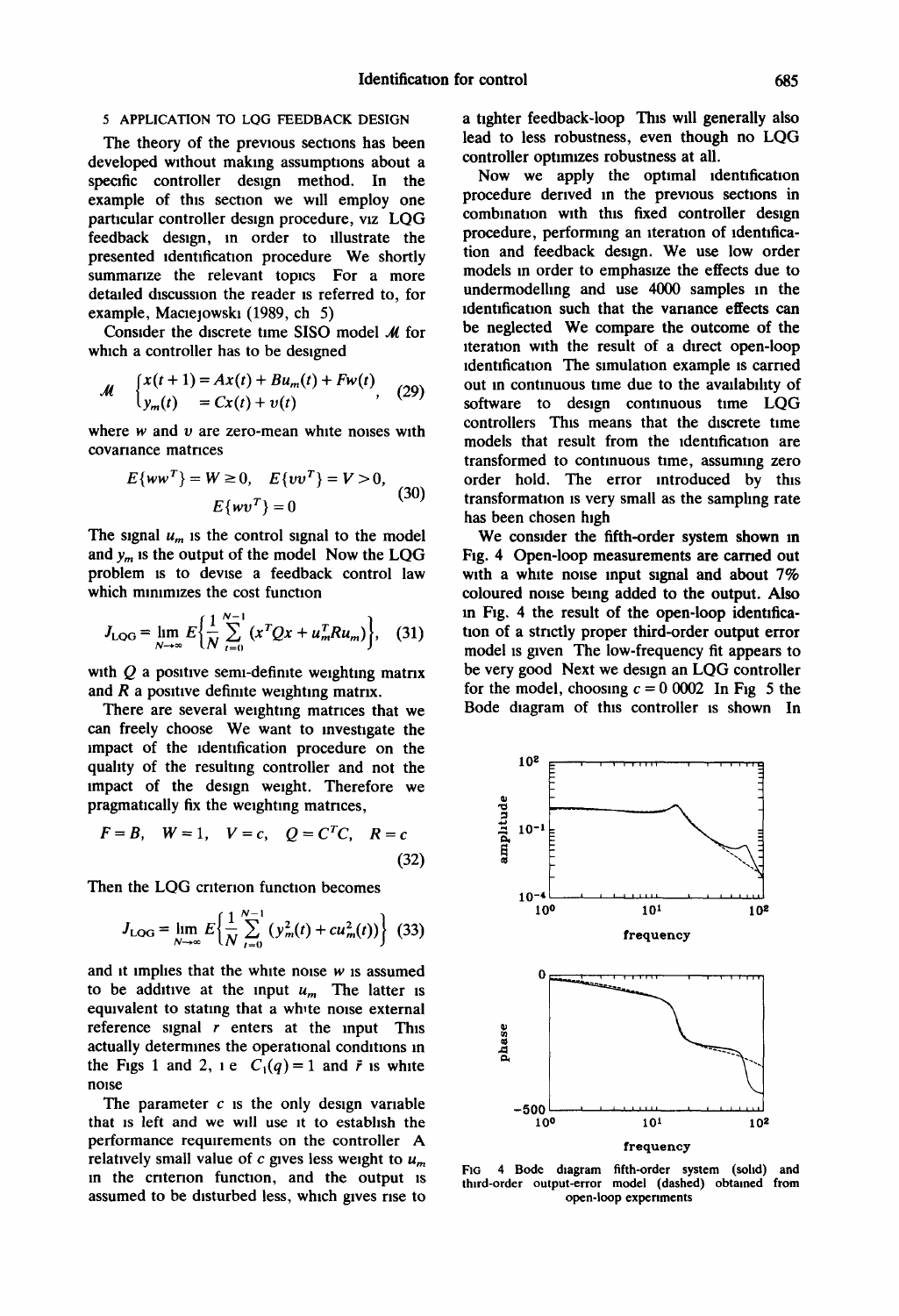

FIG 5 Bode diagram controller designed for the model identified in open-loop with  $c = 0.0002$ 



FIG 6 Nyquist diagram of  $\hat{G}C$  (dashed) and  $G_0C$  (sohd), where  $\hat{G}$  is the model identified in open-loop and C is the LOG controler designed for this open-loop model with  $c=0$  0002, the  $*$  denotes the point  $-1$ 

Fig 6 the Nyquist diagram of controller times model and controller times system is given, clearly indicating the model error near the critical point  $-1$  In Fig 7 the Bode plot is presented of the resulting closed-loops of the controller implemented on the model and on the system It turns out that the controller destabilizes the system<sup>1</sup> Apparently the model identified in open-loop does not describe the relevant closed-loop properties of the system sufficiently well

We now want to identify a third-order model that gives an optimal closed-loop description of the system, using the identification scheme of Fig 2 We do this in an iteration of identification and feedback design as shown in Fig. 3 First we design a low-performance controller  $(c = 0.0008)$ for the model identified in open-loop Then



FIG 7 Bode diagram closed-loops  $\hat{G}/(1+\hat{G}C)$  (dashed) and  $G_0/(1 + G_0C)$ , where  $\hat{G}$  is the model identified in open-loop and  $C$  is the LQG controller designed for this open-loop model with  $c = 0.0002$ 

closed-loop measurements are performed with a white noise external reference signal and again about 7% coloured additive output noise Using these measurements an output error model is identified applymg a proper prefilter which is calculated using the designed controller and the open-loop identification result Next we design a new controller for the resulting model with increasing performance requirement  $(c =$ 0 0004) Then we conduct a new identification and we design a controller with  $c = 0.0002$  We repeat this last step till there is no significant change in controller or model

Altogether four iterations were sufficient to reach the final result Bode plots of the resulting controllers are shown in Fig 8, which displays the increasing control action Figure 9 reveals that the resulting optimal model has a poor open-loop fit The closed-loops of the final controller implemented on the optimal model (designed loop) and on the system are depicted in Fig 10 The controller designed for the optimal model gives a satisfactory, stable performance for the system We remark that the optimal model has a bad open-loop behaviour, but It is nevertheless more suited for feedback design than the model identified in open-loop

#### 6 DISCUSSION

In the example of the previous section it has been shown that for LQG controller design the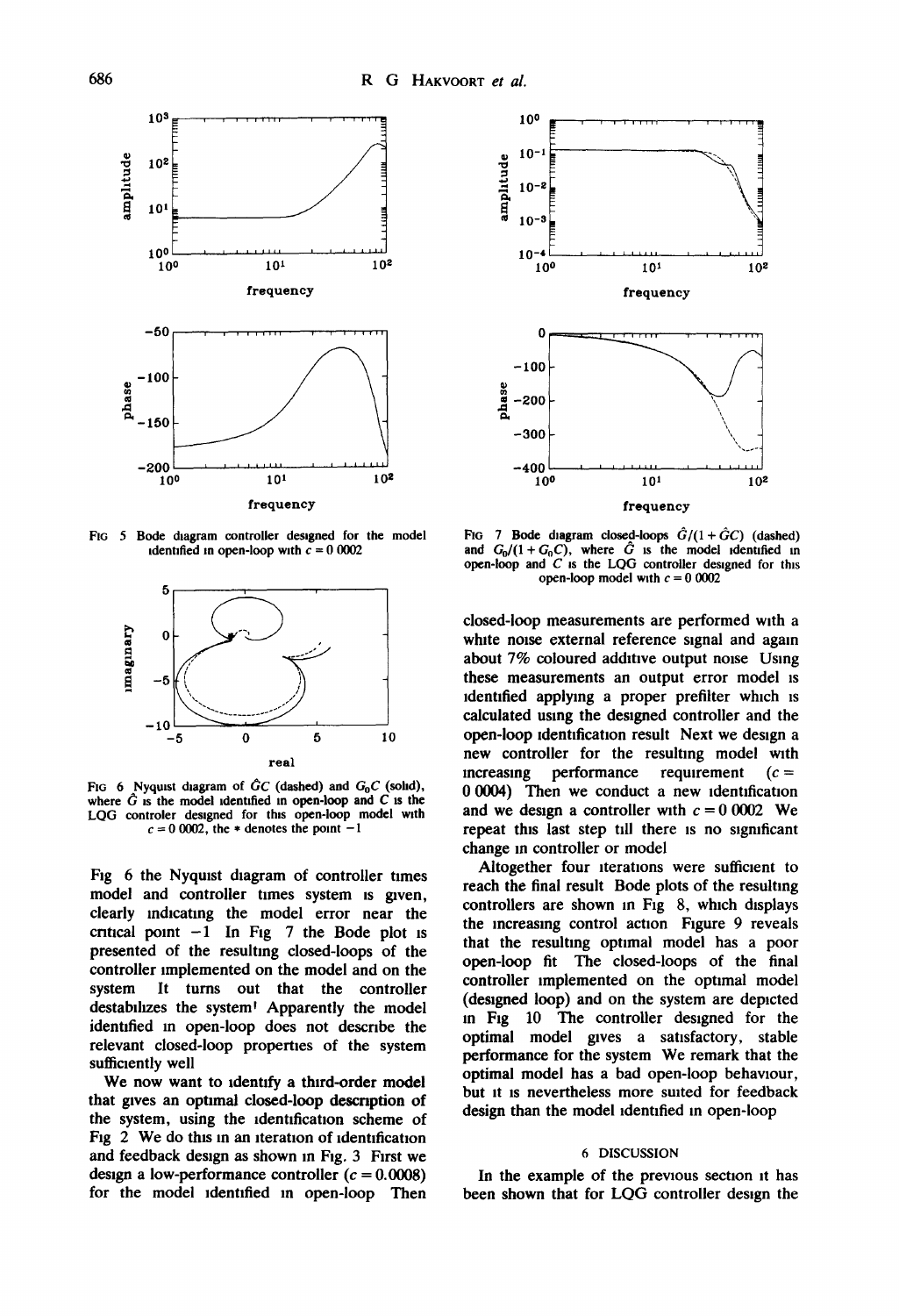

FIG 8 Bode diagram LQG controllers determined in an iterative way for  $c = 0.0008$  (solid),  $c = 0.004$  (dashed) and  $c = 0$  0002 (dash-dotted, dotted)



FIG 9 Bode diagram system (solid) and third-order optimal model (dashed)

optimal identification strategy of Fig. 2 in combination with the iterative scheme of Fig 3 yields a model that is superior to a model obtained by a simple open-loop identification This means that a combined iterative approach of identification and controller design can lead to results that are better than those obtained from open-loop considerations alone It is true that



FIG 10 Bode diagram closed-loops  $\hat{G}/(1+\hat{G}C)$  (dashed) and  $G_0/(1 + G_0C)$ , where  $\hat{G}$  is the optimal model and C is the LQG controller designed for this optimal model with  $= 00002$ 

the open-loop identification was inappropriately weighted, but the point is that the optimal weighting is not known beforehand and needs to be determined iteratively The iterative aspect is essential, because a model is needed for controller design and knowledge of the controller is needed in order to identify a good model

The motivation for the applied iterative approach is, as already has been argued, that a model optimal for a certain controller will be close to optimality for a slightly different controller This explains why the procedure converged in the example of the previous section However it also means that the procedure might very well diverge if in each iteration the performance requirement is increased too much For in that case optimality is completely lost for the new controller Presently it is unknown under what conditions convergence can be guaranteed In the example of the previous section the controller update has simply been carried out by trial and error However also in the case that the performance requirements are increased slowly, there is a limit on the achievable performance This limit is determined by the required controller robustness The controller always has to be robust in the sense that it has to stabilize both the model and the system In the example in the previous section this means that the value of  $c$  cannot be decreased arbitrarily, as at some moment the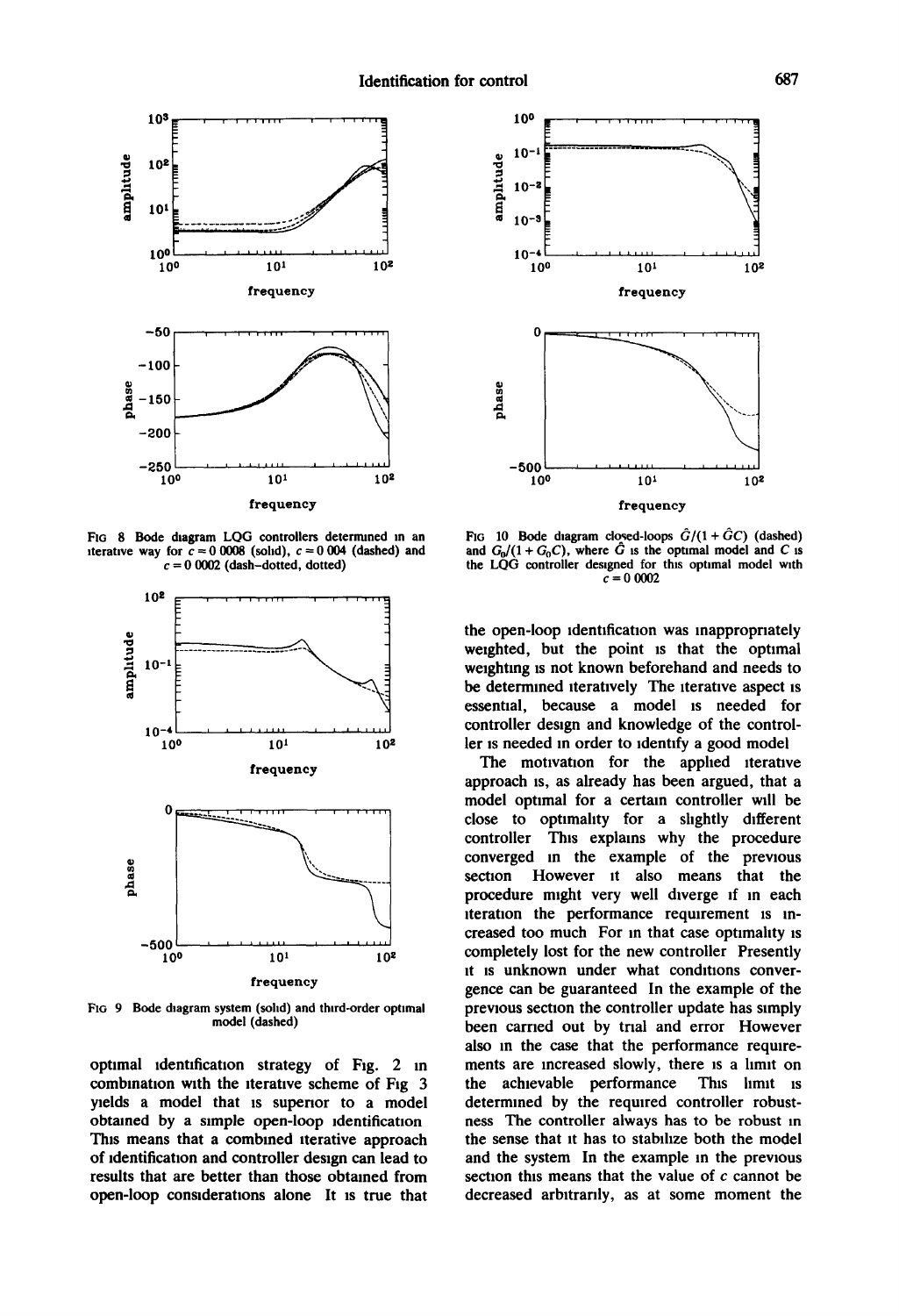controller is not robust enough and it will destabilize the system

The results of this paper, based on an asymptotic bias analysis, can also be considered as a justification of other iterative schemes such as the one presented in Zang *et al* (1991) There a different closed-loop performance criterion is used, as the noise is treated differently, and moreover the controller design criterion is strongly connected to the identification result and always based on an LQ objective In our approach the controller design is basically completely free to choose, in the example in the previous section only a choice has been made for LQG design with a very simple choice for the weighting matrices

We now take a closer look at the criteria that are minimized in the identification and the controller design procedure In the LQG controller design procedure the quadratic criterion  $J_{\text{LOG}}$  in (33) is minimized For a high performance controller  $(c = 0.0002)$  for example) the contribution of  $\sum y_m^2(t)$  dominates this criterion function The external reference signal is white noise so that the LQG controller design procedure actually (approximately) minimizes

$$
J_{\text{LOG}}(\hat{G}) = ||\hat{G}(I + C_2 \hat{G})^{-1}||_2 \tag{34}
$$

In the identification procedure the quadratic criterion  $J_1$  in (11) is minimized As the external reference during identification is white noise, this means that the identification procedure minimizes

$$
J_1 = ||G_0(I + C_2 G_0)^{-1} - \hat{G}(I + C_2 \hat{G})^{-1}||_2, \quad (35)
$$

where we neglected the contribution of the noise Using the triangle inequality we obtain

$$
J_{\text{LQG}}(G_0) = ||G_0(I + C_2 G_0)^{-1}||_2
$$
  
\n
$$
\leq J_{\text{LQG}}(\hat{G}) + J_1,
$$
 (36)

which means that the criterion value  $J_{\text{LQG}}(G_0)$  is bounded Moreover, if the model is a good description of the system,  $J_{\text{LOG}}(G_0)$  will be close to  $J_{\text{LOG}}(\hat{G})$ , which implies that in that case the controller  $C_2$  is nearly optimal for the system This topic of matching criteria in identification and control design is further elaborated in Schrama (1992a, b)

Finally we remark that identification in closed-loop may be troublesome if there is noise present in the loop, as is practically always the case If the noise model is too simple to represent the noise, then the deterministic part of the model cannot be estimated consistently, see Soderstrom and Stoica (1989) This problem can be circumvented by 'decouphng' the deterministic and noise contribution for instance by the two-step procedure proposed in Van den Hof *et al* (1992)

# 7 CONCLUSIONS

Based on asymptotic results for prediction error idetification a scheme has been developed to identify a model that gives an optimal closed-loop description of the controlled system under investigation The procedure consists of data collection m operational conditions and after that the data are filtered properly The identified model can be used for feedback design This is carried out in an iterative procedure of identification and controller design In each iteration step a new model is identified, which is then used to design a new controller for increased performance requirements In an example the procedure has successfully been applied to design a high-performance LQG feedback controller The identification procedure turns out to be superior to straightforward open-loop Identification This arises from the fact that the identification minimizes a criterion that is compatible with the LQG objective

*Acknowledgement--The* **authors gratefully acknowledge Michel Gevers for the fruitful discussions on the topics addressed in this paper** 

#### **REFERENCES**

- Balas, G J and J C Doyle (1990) Identification of flexible structures for robust control *IEEE Contr Syst Mag,*  51-58
- Bitmead, R R, M Gevers and V Wertz (1990) *Adapttve Opttmal Control, The Thmkmg Man'~ GPC* Prentice-Hall, Englewood Cliffs, NJ
- Gevers, M and L Ljung (1986) Optimal experiment designs with respect to the intended model application *Automattca,* 22, 543-554
- Hakvoort, R G (1990) Optimal experiment design for prediction error identification in view of feedback design In O H Bosgra and P M J Van den Hof (Eds), *Sel Toptcs m ldent, Mod and Contr,* Vol 2, pp 71-78 Delft Umv Press, The Netherlands
- Hakvoort, R G, R J P Schrama and P M J Van den Hof (1992) Approximate identification m view of LQG feedback design *Proc Am Contr Conf,* pp 2824-2828 Chicago, IL
- Janssen, P H M (1988) On model parameterization and model structure selection for identification of MIMO **systems** Ph D Thesis, Emdhoven Umv of Tech, The Netherlands
- Ljung, L (1987) *System ldenttficatton Theory for the User*  Prentice-Hall, Englewood Chffs, NJ
- Maclejowski, J M (1989) *Multtvartable Feedback Destgn*  Addison-Wesley, NY
- Rivera, D E, J F Pollard, L E Sterman and C E Garcia (1990) An industrial perspectwe on control relevant identification *Proc Am Contr Conf,* pp 2406-2411 San Diego, CA
- Schrama, R J P (1992a) Approximate identification and control design with application to a mechanical system Ph D Thesis, Delft Umv of Tech , The Netherlands
- Schrama, R J P (1992b) Accurate models for control design the necessity of an iteratlve scheme *IEEE Trans Autom Contr ,* AC-37, 991-994
- Soderstrom, T and P Stoica (1989) *System ldenttficatton*  Prentice-Hall, U K
- Van den Hof, P M J, R J P Schrama and O H Bosgra<br>(1992) An undirect method for transfer function An indirect method for transfer function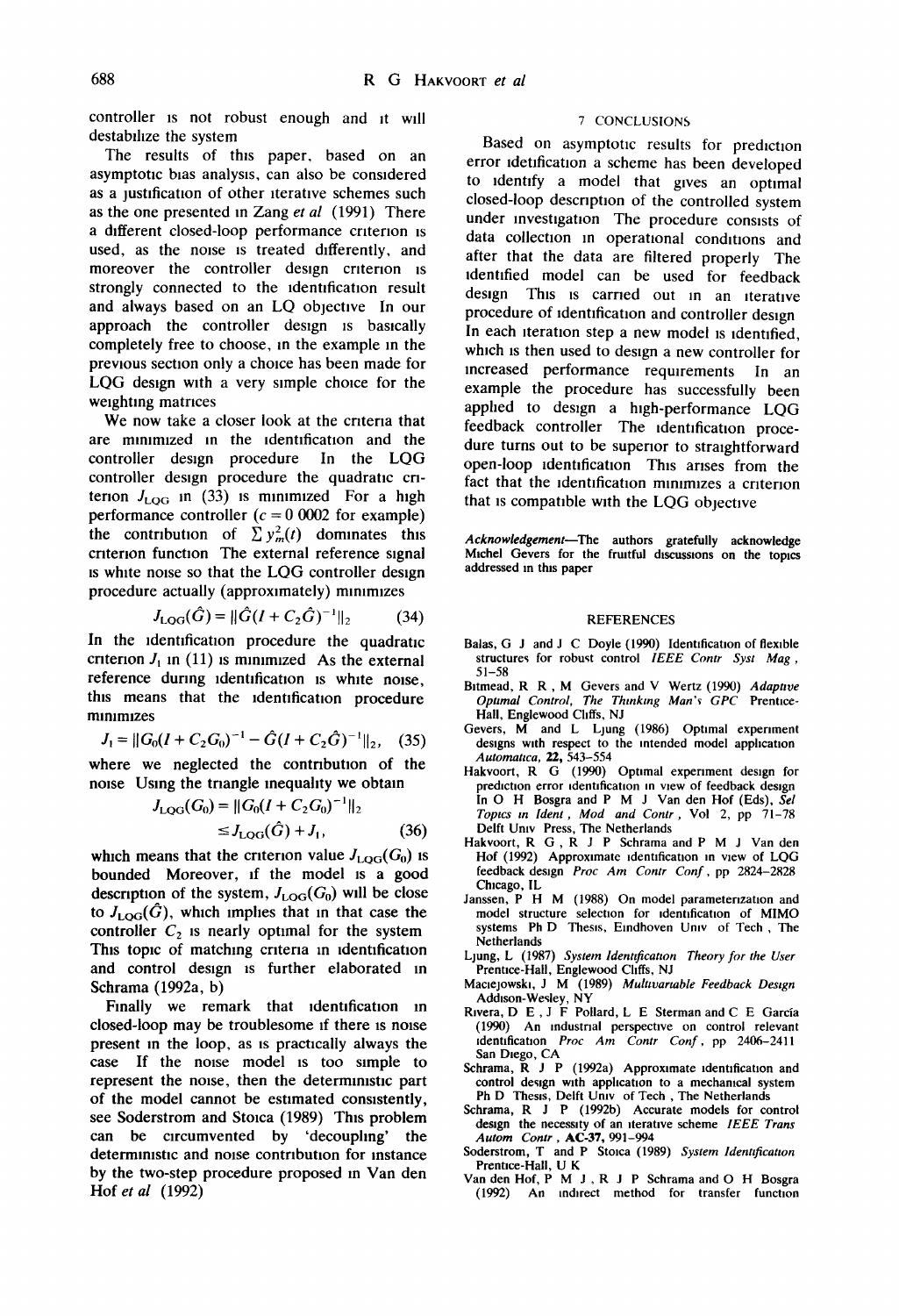estimation from closed-loop data *Proc 31st Conf Dec and Contr,* pp 1702-1706 Tucson, AZ

- Wahlberg, B and L Ljung (1986) Design variables for bias distribution in transfer function estimation *IEEE Trans Autom Contr ,* AC-31, 134-144
- Zang, Z, R R Bitmead and M Gevers (1991) lterative model refinement and control robustness enhancement, Technical Report 91 137, Dept of Syst Eng, Res School of Phys Sc and Eng, Australian National University

#### APPENDIX

*A The MIMO case* 

In this section we will briefly indicate how the optimal choice of design variables can be extended to the MIMO case The definitions of  $\mathcal{S}, \mathcal{M}$  and  $T_0(q)$  in the equations (1) till (3) remain unchanged The parameter vector  $\hat{\theta}$  is calculated as

$$
\hat{\theta} = \arg\min_{\theta} \frac{1}{N} \sum_{t=0}^{N-1} \varepsilon^{T}(t, \theta) W_{1} \varepsilon(t, \theta), \quad (A \ 1)
$$

where  $W_t$  is a symmetric weighting matrix

The asymptotic result (5) holds with straightforward modifications, see Janssen (1988, ch 2) There we also find the frequency domain interpretation

$$
\theta^* = \arg\min_{\theta} \int_{-\pi}^{\pi} \text{tr}\,\{\hat{H}_f^{-T}(e^{-i\omega})W_1\hat{H}_f^{-1}(e^{i\omega})\right.
$$

$$
\tilde{T}(e^{i\omega},\theta)\Phi(\omega)\tilde{T}^T(e^{-i\omega},\theta)\}\,\text{d}\omega,\quad\text{(A 2)}
$$

with  $\tilde{T}(q, \theta)$  and  $\Phi(\omega)$  defined by the equations (7) and (8) respectively The design variables are defined by

$$
\mathcal{D} = {\Phi_u(\omega), \Phi_{ue}(\omega), W_1}, \tag{A 3}
$$

Next we consider Fig 1 representing the operational conditions of the controller The output  $\bar{y}$  is given by

$$
\bar{y}(t) = [I + G_0(q)C_2(q)]^{-1}G_0(q)C_1(q)\bar{r}(t) + [I + G_0(q)C_2(q)]^{-1}H_0(q)\bar{e}(t)
$$
 (A 4)

Analogously to the SISO case we define the performance cntenon as

$$
J_1(\mathcal{D}) = \int_{-\pi}^{\pi} \text{tr} \left\{ W_2(\bar{G}_{CL}(e^{t\omega})) \Phi_{\tau}(\omega) \bar{G}_{CL}^T(e^{-t\omega}) + \tilde{H}_{C_I}(e^{t\omega}) \Phi_{\bar{e}}(\omega) \tilde{H}_{CL}^T(e^{-t\omega})) \right\} d\omega, \qquad (A \ 5)
$$

where

$$
\tilde{G}_{CL}(q) = [I + G(q, \hat{\theta})C_2(q)]^{-1}G(q, \hat{\theta})C_1(q)
$$
  
- [I + G\_0(q)C\_2(q)]^{-1}G\_0(q)C\_1(q), (A 6)

$$
\tilde{H}_{CI}(q) = [I + G(q, \hat{\theta})C_2(q)]^{-1}\hat{H}_f(q)
$$
  
 
$$
- [I + G_0(q)C_2(q)]^{-1}H_0(q) \qquad (A 7)
$$

 $W<sub>2</sub>$  is a symmetric weighting matrix, that should reflect the relative importance of each component in the performance criterion The following proposition gives an alternative expression for this performance criterion

*Proposition* A 1 The performance criterion  $J_1(\mathcal{D})$  satisfies

$$
J_1(\mathcal{D}) = \int_{-\pi}^{\pi} \text{tr} \left\{ [I + G(e^{-i\omega}, \hat{\theta}(\mathcal{D})) C_2(e^{-i\omega})]^{-T} \right\}
$$
  
 
$$
\times W_2 [I + G(e^{i\omega}, \hat{\theta}(\mathcal{D})) C_2(e^{i\omega})]^{-1}
$$
  
 
$$
\times \tilde{T}(e^{i\omega}, \hat{\theta}(\mathcal{D})) \tilde{\Phi}(\omega) \tilde{T}^T(e^{-i\omega}, \hat{\theta}(\mathcal{D})) \} d\omega, \quad (A \ 8)
$$

where the signal  $\bar{u}(t)$  is according to Fig 1 given by

$$
\tilde{u}(t) = [I + C_2(q)G_0(q)]^{-1}C_1(q)\tilde{r}(t) - [I + C_2(q)G_0(q)]^{-1}C_2(q)H_0(q)\tilde{e}(t), \quad (A 9)
$$

and the matrix  $\bar{\Phi}(\omega)$  is defined by equation (14)

*Proof* See Appendix **B** □

Now we define the general scalar performance criterion  $J_G$ .

for the MIMO case as

$$
J_G(\mathcal{D}) = \int_{-\pi}^{\pi} \text{tr} \{ \bar{\Gamma}(\omega) \tilde{T}(e^{i\omega}, \hat{\theta}(\mathcal{D}))
$$
  
 
$$
\times \Gamma(\omega) \tilde{T}^T(e^{-i\omega}, \hat{\theta}(\mathcal{D})) d\omega, \qquad (A \ 10)
$$

where  $\Gamma(\omega)$  and  $\overline{\Gamma}(\omega)$  are Hermitian weighting matrices We partition  $\Gamma(\omega)$  into four blocks matching the block structure in  $\tilde{T}(q, \theta)$ , see equation (3),

$$
\Gamma(\omega) = \begin{bmatrix} \Gamma_{11}(\omega) & \Gamma_{12}(\omega) \\ \Gamma_{21}(\omega) & \Gamma_{22}(\omega) \end{bmatrix}
$$
 (A 11)

We now formulate the MIMO analogon of Theorem 4 1

*Theorem* A 2 The optimal choice of design variables (18) is given by

$$
\hat{H}_f^{-T}(e^{-\iota\omega})W_{1\text{ opt}}\hat{H}_f^{-1}(e^{\iota\omega}) = c_1\bar{\Gamma}(\omega),
$$
  

$$
\Phi_{u\text{ opt}}(\omega) = c_2\Gamma_{11}(\omega), \quad \Phi_{ue\text{ opt}}(\omega) = c_2\Gamma_{12}(\omega), \quad (A\ 12)
$$

where  $c_1$  and  $c_2$  are arbitrary positive constants

*Proof* Follows from the application of Lemma 13 1 in Ljung (1987) to the equations (A 2) and (A 10) As both  $\Gamma(\omega)$  and  $\Phi(\omega)$  are Hermitian, a third constraint, namely on  $\Phi_{\epsilon\mu}(\omega)$  is superfluous Also no constraint on  $\Phi_e$  in relation to  $\Gamma_{22}(\omega)$  is required because its contribution to the identification criterion (38) is independent of  $\theta$  and does therefore not influence the minimizing value  $\theta^*$  Finally the constant scaling factors  $c_1$  and  $c_2$  do not affect the optimality property  $\Box$ 

Analogous to the SISO case an auxiliary quadratic performance criterion  $J_2$  can be introduced, yielding the values for  $\Gamma$  and  $\Gamma$ 

$$
\Gamma(\omega) = \bar{\Phi}(\omega), \n\bar{\Gamma}(\omega) = [I + \hat{G}_f(e^{-i\omega})C_2(e^{-i\omega})]^{-T} \n\times W_2[I + \hat{G}_f(e^{i\omega})C_2(e^{i\omega})]^{-1}
$$
\n(A 13)

The discrepancies  $\delta_1(\omega)$  and  $\delta_2(\omega)$  have an obvious MIMO analogon, that will not be given here explicitly Finally we are able to formulate the optimal choice of design vanables in a Theorem

*Theorem* A 3 If a fixed noise model  $\hat{H}_f(q) = I + \hat{G}_f(q)C_2(q)$ is used in the prediction error identification and if the number of samples tends to infinity the choice of design variables

$$
\mathcal{D}_{2 \text{ opt}} = \begin{cases} \Phi_{u \text{ opt}}(\omega) = \Phi_{\bar{u}}(\omega) \\ \Phi_{u\text{ opt}}(\omega) = \Phi_{\bar{u}\bar{e}}(\omega), \\ W_{1 \text{ opt}} = W_2 \end{cases} (A 14)
$$

is arbitrarily close to the optimal solution  $\mathcal{D}_{1~\text{opt}}$ , provided  $\delta_1(\omega)$  and  $\delta_2(\omega)$  are sufficiently small, i e

$$
\lim_{\delta_1} J_1(\mathcal{D}_{2\text{ opt}}) - J_1(\mathcal{D}_{1\text{ opt}}) = 0
$$
 (A 15)

*Proof* Follows from Theorem A 2, following the steps of the proof of Theorem 4 2  $\Box$ 

This means that again data collection should take place under operational conditions in order that a model is identified that gives an optimal closed-loop description of the system The fixed nosie model  $\hat{H}_f(q) = [I + \hat{G}_f(q)C_2(q)]$  can be realized by prefiltering the prediction error  $\varepsilon(t, \theta)$  with the filter  $L(q) = [I + G_f(q)C_2(q)]^{-1}$  in combination with an output error identification scheme Note that in the MIMO case this is not equivalent to filtering the input/output data with this filter

#### *B Proof of Proposiuons 3 1 and A 1*

In this appendix we give a proof for Proposition **A 1 As**  Proposition 3 1 is a special case of Proposition A 1 this is at the same time a proof for Proposition 3 1 For ease of notation we will not always explicitly mention dependency of a quantity on  $q$  or  $t$  and we will use the short-hand notation  $\hat{G}$  and  $\hat{H}$  for  $G(q, \hat{\theta})$  and  $\hat{H}_f(q)$  respectively